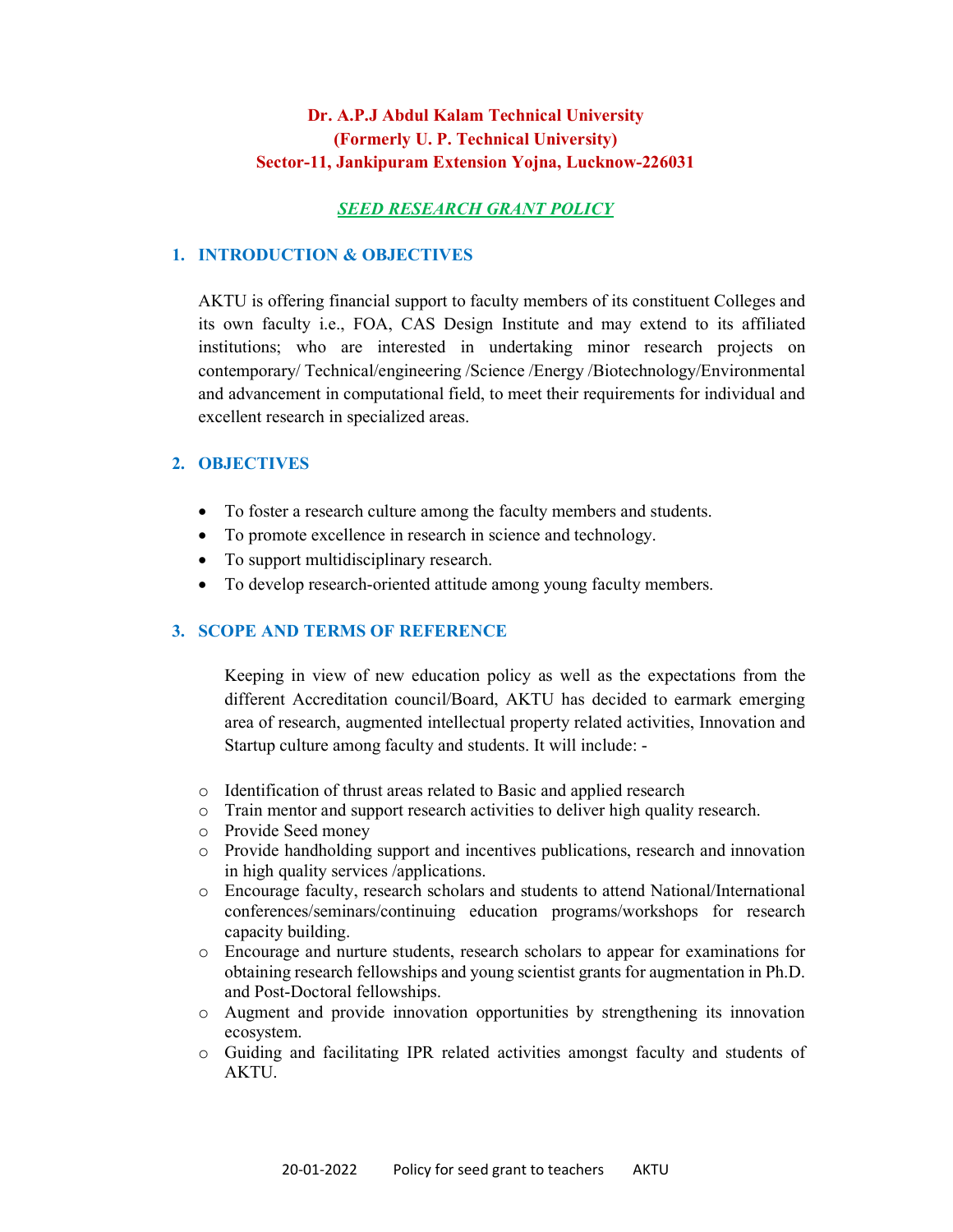o Promote partnerships and networks within Constituent Colleges and its different Faculties and also with local, regional national and international research Institutions/Universities.

# 4. IMPLEMENTATION OF POLICY AND GUIDELINES

The above scope and terms of reference are implemented through effective enabling mechanisms, committees, expert consultations and voluntary code of conduct and obligations of faculty and researchers' as given below: -

# CUSTODIAN OF RESEARCH POLICY: -

- o The research and development activities headed by Dean PG & Research who is supported by Associate Dean/Dy. Deans drew from the constituent Colleges. The Dean PG and research would formulate, implement and periodically update the research policy by duly constituted committees nominated by Vice-Chancellor.
- o The Dean PG and Research is custodian of research Policy and the Appellate Authority will be the Vice Chancellor.

# FACILITATION, INCENTIVES AND AWARDS TO FACULTY AND RESEARCHERS: -

- o AKTU facilitates faculty, research scholars and students to publish their research findings in high impact peer-reviewed indexed journals.
- o To provide the contingency grant for Ph.D. scholars annually up to  $Rs.50,000/-$ .
- o Provide recognition and incentives for publishing in journals with high impact factor.
- o IPR facilitation: all the expenses incurred towards patents; copyrights & technology transfer are to be fully funded by AKTU.
- o Consultancy Policy for revenue sharing.
- o Promotion of substantial industry collaboration and consultancy.

### RESEARCH FACILITIES-ENHANCEMENT AND PERMISSION: -

- o As a policy AKTU would enhance equipment and facilitate funding time to time depending upon the need and services for the R&D to all its constituents and faculty.
- o AKTU would set up its own inter-disciplinary Centre of Excellence.

# INNOVATION ECOSYSTEM & STARTUPS: -

o AKTU is strengthening its innovation ecosystem through transparent and facilitative measures encouraging collaborations, competency building, and seed money for proof of concept. Besides, R&D,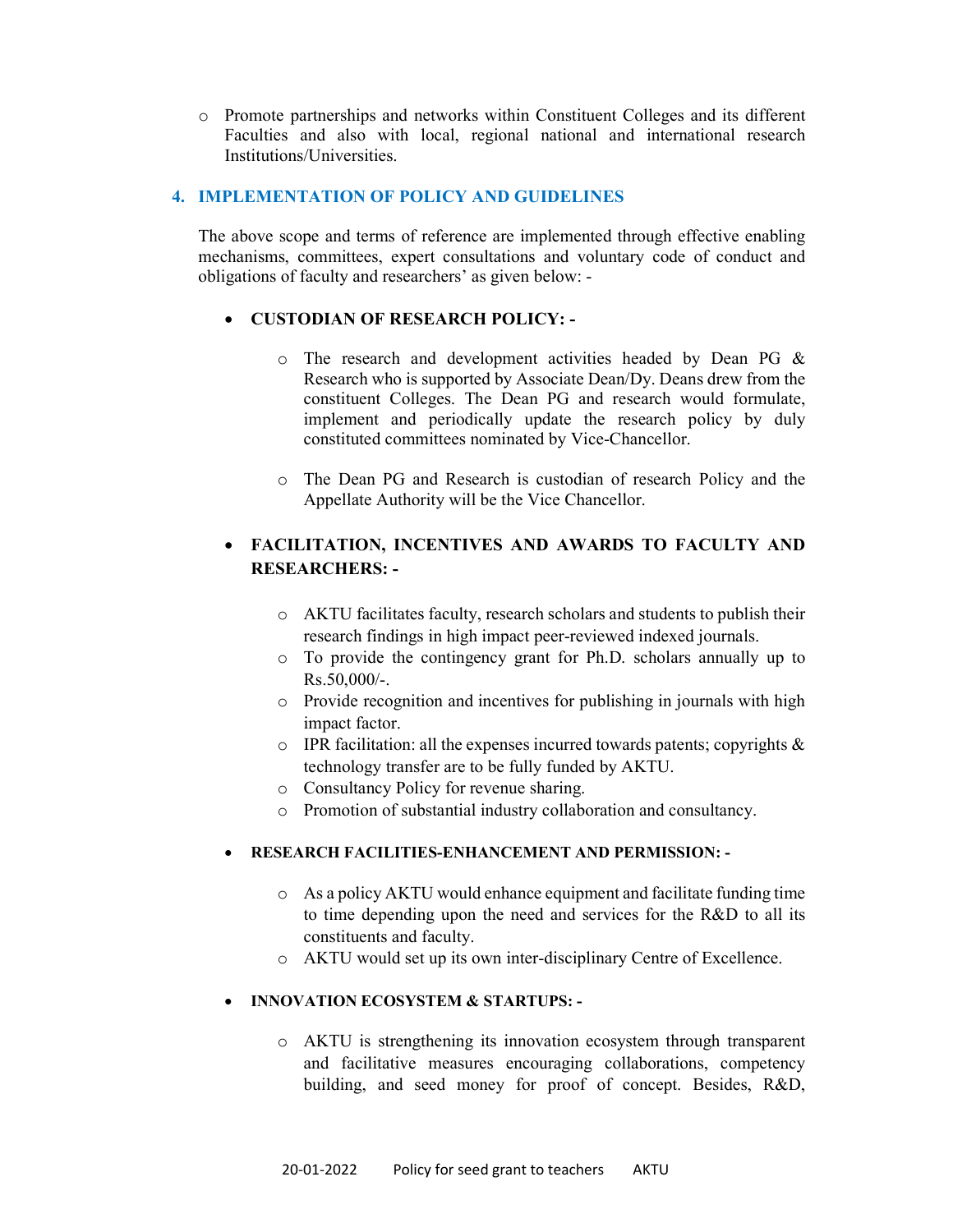multidisciplinary and interdisciplinary interaction/collaboration among researchers of Institutions.

- o Formulation of Innovation and Startup Policy in line of State and Central government policy.
- MoU and Non-MoU Collaboration:
	- o AKTU would foster MoUs with Governmental and Non-Governmental agencies including Philanthropists.

# 5. CLAUSE ON PROVIDING SEED MONEY TO FACULTY

- Seed money grants will be made available to all the aspiring regular faculty of constituent colleges and Faculties after two/three years their joining the institute.
- All the requests for seed money will be initiated by the Principal Investigator (Faculty or Guide) and forwarded to the Office of the Dean PG & Research through the Dean/ Director of respective institutions.
- One faculty member can submit a maximum of two research proposals at any given time, as Principal Investigator.
- The duration of each project would be normally 2 Years. It may be extended by another one year for valid and necessary reasons.
- It is expected that every research proposal financially supported by AKTU will result in at least one research publication in Scopus/SCI/ASCI/SSCI/UGC approved journals.

### RESEARCH SEED MONEY: -

o The university will provide financial assistance for research proposals which are not submitted to any external funding agency. The maximum amount against this head will be Rs. 5.0 lakhs per year per proposal. This can be used to cover the cost of purchase of components, equipment, chemicals, stationery and travel expenses.

## PROCESS OF APPROVAL: -

- o Decision on sanction of seed money for research will be made by committee headed by Dean PG & research. Sanction order will be issued by the Dean PG & research to the Principal Investigator (PI).
- o The committee would be constituted by the Vice-Chancellor on the proposal of Dean PG & Research.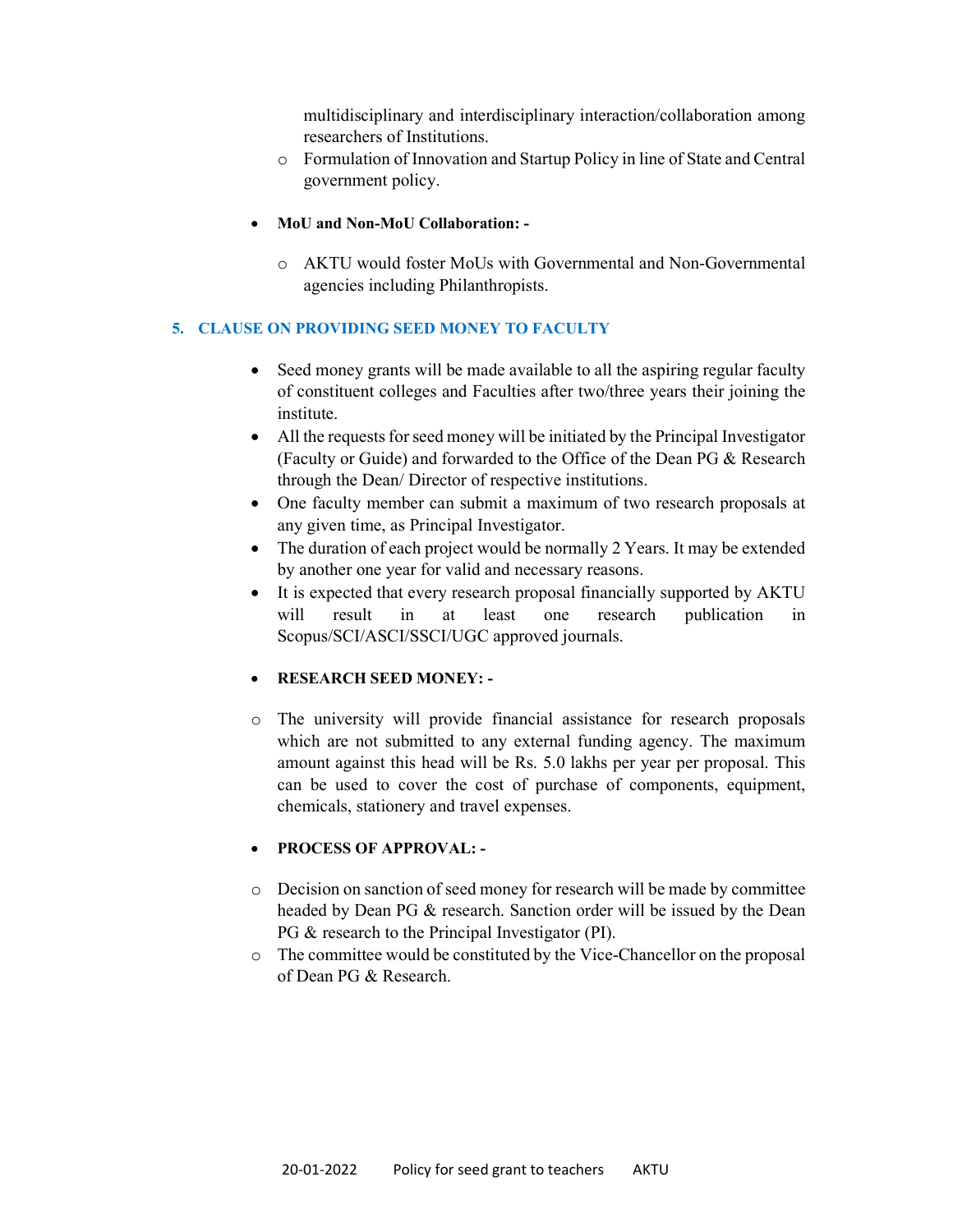# 6. CLAUSE ON PROVIDING FINANCIAL SUPPORT TO FACULTY AND STUDENTS TO ATTEND CONFERENCES/WORKSHOPS AND PAYMENT OF MEMBERSHIP FEE OF PROFESSIONAL BODIES TO FACULTY

- FACULTY: -
- o All regular Faculty in service and completed one year of service are eligible under this clause.
- o The faculty will be eligible for one reimbursement claim per year for National conference and one for international conference as per Calendar Year (January to December).
- o The faculty should be the presenter of the paper/invited speaker/orator/chairing the session /member of Panel discussion or judge for a session, provide no other agency has given financial help for the same.
- STUDENTS: -
- o Ph.D. and Postgraduate Students are eligible for one reimbursement claim per year for a National/International conference.
- o Ph.D. and Postgraduate Students should be first author of the paper to be presented as an oral presentation. The research work should be the outcome of their research work done in their institute of specific duration.
- FUNDING (FOR NATIONAL/INTERNATIONAL CONFERENCE/ SEMINARS / WORKSHOP): -

### **FACULTY**

- o Registration and Visa fee as per actual paid.
- o TA will be payable to those faculty who are principal author of a paper/poster presentation at conference.
- o TA will be paid at the economy air fare rates.
- o Those are travelling by own car/Taxi will be paid by Government rule.
- o Those are travelling by train will be allowed to avail Second Class AC fare or bus fare by shortest route.
- o Fooding and lodging allowance as per UGC norms or as per conference charges.

### **STUDENTS**

- o Registration and Visa fee as per actual paid.
- o TA will be payable to those students who are principal author of a paper/poster presentation at conference.
- o TA will be paid at the sleeper class train fare and local travelling allowance will also be admissible.
- o Fooding and lodging allowance as per admissible to assistant professor or as per conference charges.
- PAYMENT OF ANNUAL MEMBERSHIP FEES FOR PROFESSIONAL BODIES FOR FACULTY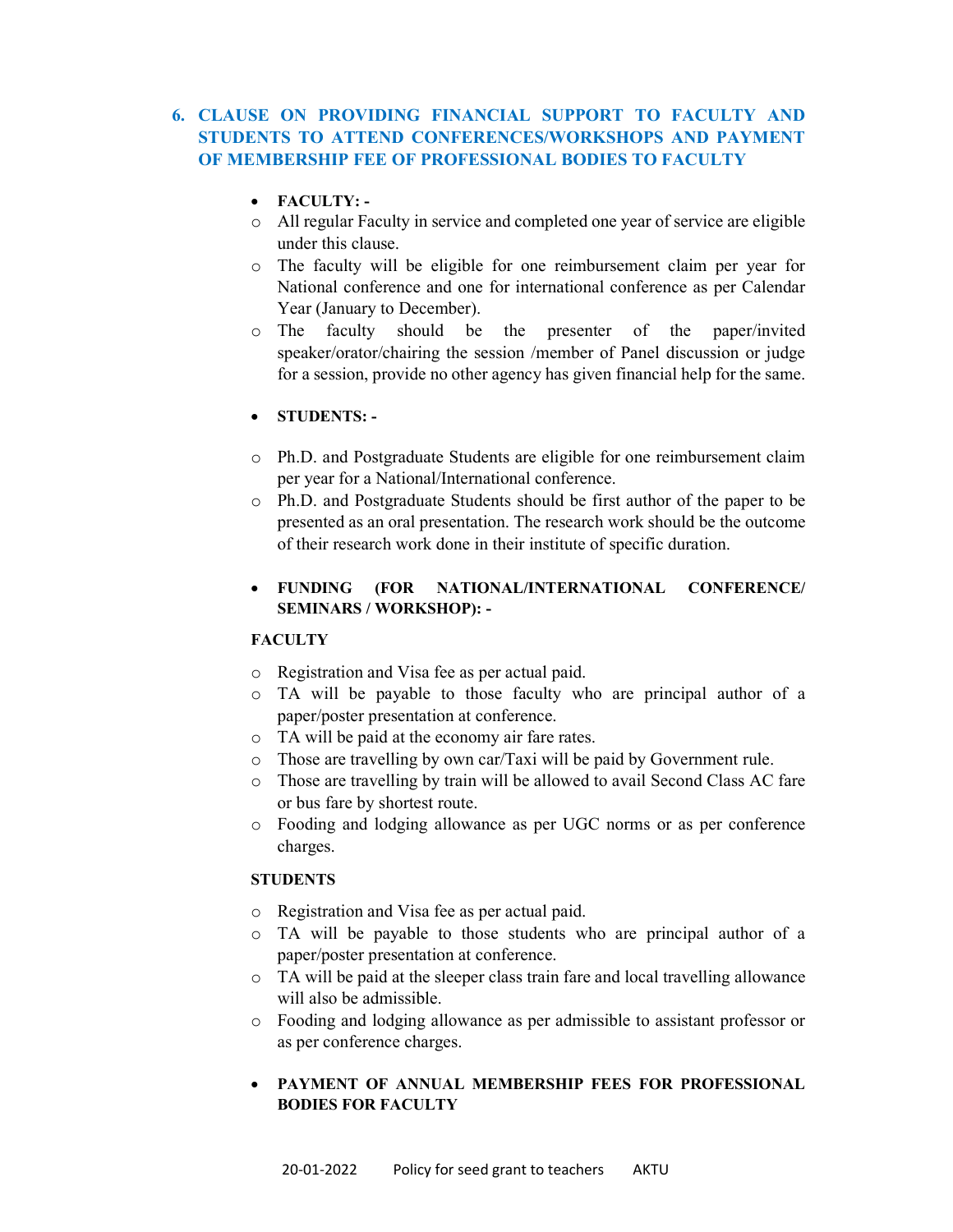- o The faculty will be eligible for annual membership for annual fees for professional bodies during their tenure of service.
- o In a calendar year funding will be provided at most for two professional bodies membership.

# 7. CLAUSE ON INCENTIVES FOR FACULTY & STUDENTS

### CASH AWARDS FOR PUBLICATIONS

- o In order to honour the research contributions of faculty and students, AKTU would provide cash awards and commendation certificates for the eligible persons.
- o The cash award for publications depends on the impact factor of Web of Sciences.
- o Original research articles, reviews and meta-analysis published in Scopus/WoS/ASCI/SSCI/UGC-CARE indexed journals with web of science impact factor will be considered for awards to faculty and research scholars.
- o The author should be first or corresponding author and the cash award will be shared by both,

| Sl. No. | WoS Impact factor | Cash Award  |
|---------|-------------------|-------------|
|         |                   | Rs.5000/-   |
|         |                   | Rs. 10000/- |
|         | >2                | Rs. 15000/- |
|         |                   | Rs. 20000/- |

- o Faculty with 10 or more publications in Scopus/web of Science/UGC-CARE in one Calendar Year irrespective of authorship will be awarded Rs. 25000/- to Faculty.
- o Postgraduates publishing their dissertation as original research article as First author in Scopus/Web of Science/UGC-CARE will be awarded Rs. 5000/- and will be shared equally with their guide.

### CASH AWARDS FOR EXTRAMURAL RESEARCH GRANTS

o AKTU in order to honour the recipients of Extramural research grants will award a cash award to them as follows:

| Sl. No. | Amount received as Extra Mural   Cash Award |               |
|---------|---------------------------------------------|---------------|
|         | <b>Research Grants</b>                      |               |
|         | Rs. $5$ lakhs $-15$ lakhs                   | $Rs.15000/-$  |
|         | Rs. 15 lakhs $-25$ lakhs                    | $Rs. 25000/-$ |
|         | $>$ Rs.25 lakhs                             | $Rs. 50000/-$ |